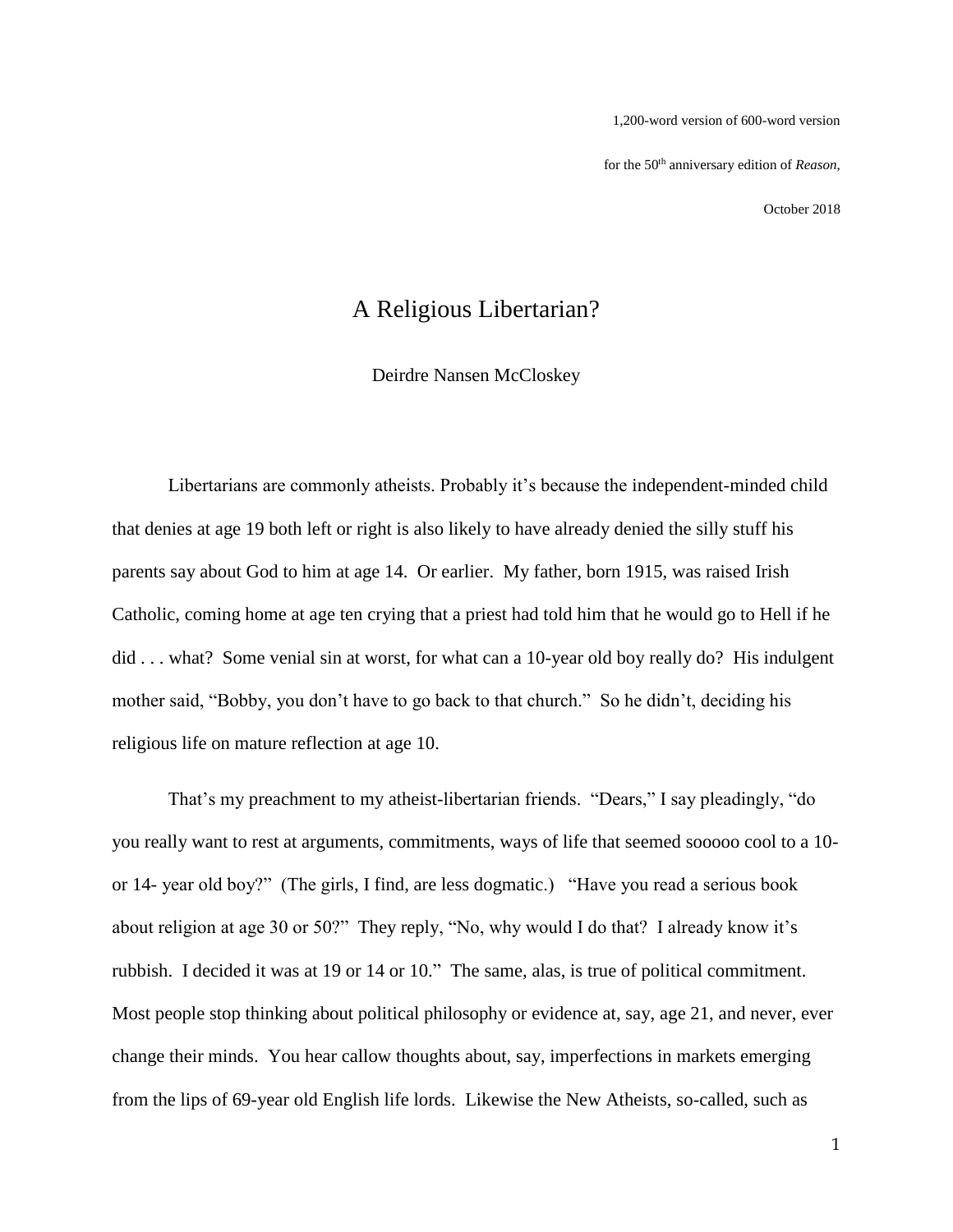Richard Dawkins, Daniel Dennett, Christopher Hitchens and (the most reasonable of these) Sam Harris. If you ask the biologist Dawkins why the bibliographies of his books assaulting religious belief, which he equates with Jerry Falwell and the denial of evolution, contain not a single item of systematic theology, say, he will reply: "I already know it's rubbish."

I was a few years ago at a little conference on evolution at the Konrad Lorenz Center outside of Vienna, with, mainly, biologists. We were having a nice dinner downtown, and I sat across the table from the young academic woman who had organized the meeting. It emerged that I was a Christian—Episcopalian, the Frozen Chosen, Catholic Lite, its progressive branch (my present priest is a woman; my last two priests have been gay; how cool is that?). She was *astonished* that anyone at a conference on evolution—or I suppose much of anything else involving evidence and reasoning—was a Christian. I gently explained to her that I had no doubts that Darwin was right, and Jerry Falwell is wrong. We Episcopalians regarded Falwell as sooooo vulgar, besides being culpably ignorant about the easy consistency of science and religion.

Likewise at a conference at the Salk Institute for Biological Studies at La Jolla about the same time, cheekily entitled "Enlightenment 2.0," with Dennett and Harris in attendance, I stood up and admitted to being a woman of faith. Silence. I might as well have ripped off my blouse and waved it around while dancing the hula. "Praise Him with the psaltery and harp. / Praise him with the timbrel and dance." In fact such ecstasy is all the atheist sees in religion. He doesn't want to acknowledge that the dervishes are theologians, the *Hasidim* sharp arguers in the *shul*, the Dalai Lama no dope.

What's astonishing to me, in turn, is that the fiercely dogmatically atheist and anticlerical people, of which Europe has now a great number, growing rapidly for example in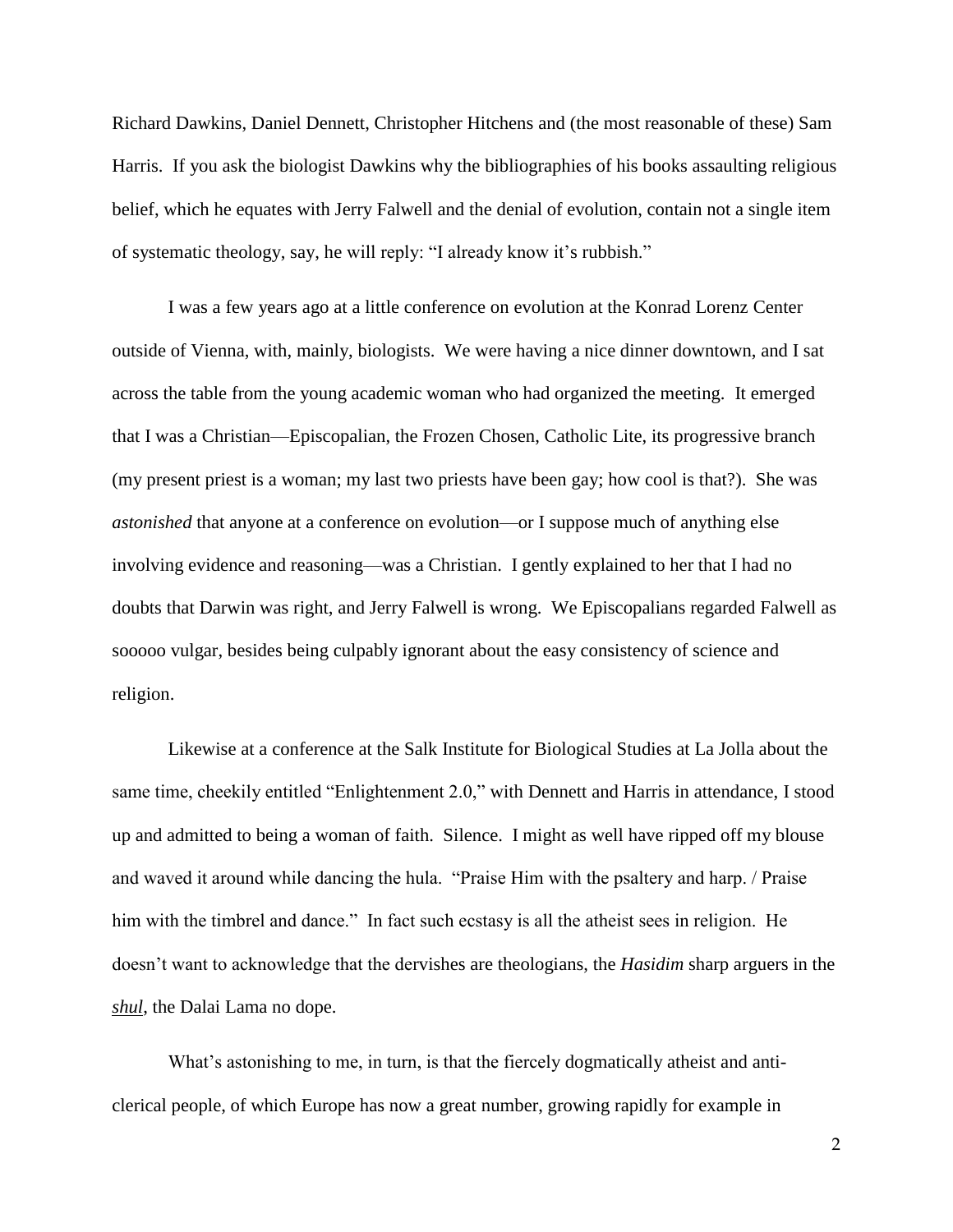Ireland, have so little understanding of their own deep culture. I wonder what they think was motivating Dante and Velazquez and Bach. The notion is that religious people must be *stupid*. Apparently, then, the millions of believers in European or Middle, South, and East Asian history, not to speak of animists and others worldwide, are simply nitwitted to think that there is probably something more. Thus Isaac Newton (admittedly a secret heretic about the divinity of Christ). Thus the professor of physics at Cambridge who held a chair like Newton's, and worked on quarks and Feynman integrals, John Polkinghorne, who gave it up to become an Anglican priest, and now writes elegant short books to the number of 26 about science and religion. (You're invited.)

I've been pretty much a libertarian since about age 25, just barely satisfying the old formula that someone who is not a socialist by age 16 has no heart, but that someone who is still a socialist at age 25 has no brain. (Listen up, Bernie.) Reading Nozick when it came out in 1974 drove out almost every remnant of socialism. The remnant that remains is that I'm a "bleeding heart libertarian," as they say on the website (you're invited), or a "humane liberal," as I want you to start calling it. I also call myself a Christian liberal/libertarian, which gets people angry at me. I must be doing something right.

I've only been a Christian since 1998, age 56, three years after changing gender. Long afterwards I realized that the gender change and the spiritual development were probably related. Something More. Religion is not the Baltimore Catechism and the nuns to enforce it. It's not, as the New Atheists suppose, propositions at all. The former nun and religious writer Karen Armstrong points out in one of her excellent books about religious history (another invitation, dears) that until the unhappy attachment of faith to physics in natural religion c. 1700, religion was a practice, not a set of dogmas. Consult Jews for this idea. The word "religion" may come

3